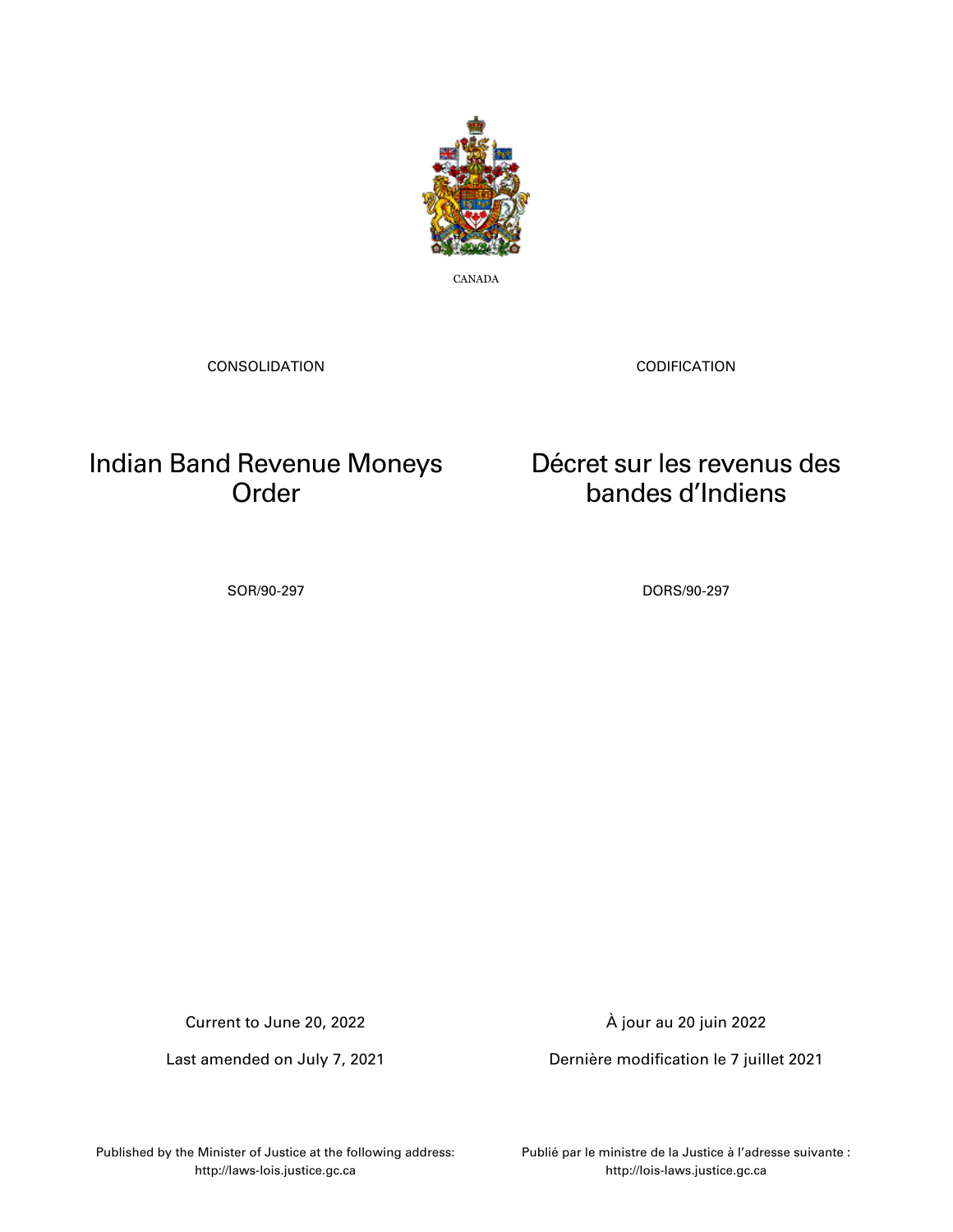## **OFFICIAL STATUS OF CONSOLIDATIONS**

Subsections 31(1) and (3) of the *Legislation Revision and Consolidation Act*, in force on June 1, 2009, provide as follows:

**31 (1)** Every copy of a consolidated statute or consolidated regulation published by the Minister under this Act in either print or electronic form is evidence of that statute or regulation and of its contents and every copy purporting to be published by the Minister is deemed to be so published, unless the contrary is shown.

**(3)** In the event of an inconsistency between a consolidated regulation published by the Minister under this Act and the original regulation or a subsequent amendment as registered by the Clerk of the Privy Council under the *Statutory Instruments Act*, the original regulation or amendment prevails to the extent of the inconsistency.

### **LAYOUT**

The notes that appeared in the left or right margins are now in boldface text directly above the provisions to which they relate. They form no part of the enactment, but are inserted for convenience of reference only.

## **NOTE NOTE**

This consolidation is current to June 20, 2022. The last amendments came into force on July 7, 2021. Any amendments that were not in force as of June 20, 2022 are set out at the end of this document under the heading "Amendments Not in Force".

## **CARACTÈRE OFFICIEL DES CODIFICATIONS**

Les paragraphes 31(1) et (3) de la *Loi sur la révision et la codification des textes législatifs*, en vigueur le 1er juin 2009, prévoient ce qui suit :

### **Published consolidation is evidence Codifications comme élément de preuve**

**31 (1)** Tout exemplaire d'une loi codifiée ou d'un règlement codifié, publié par le ministre en vertu de la présente loi sur support papier ou sur support électronique, fait foi de cette loi ou de ce règlement et de son contenu. Tout exemplaire donné comme publié par le ministre est réputé avoir été ainsi publié, sauf preuve contraire.

... [...]

### **Inconsistencies in regulations Incompatibilité — règlements**

**(3)** Les dispositions du règlement d'origine avec ses modifications subséquentes enregistrées par le greffier du Conseil privé en vertu de la *Loi sur les textes réglementaires* l'emportent sur les dispositions incompatibles du règlement codifié publié par le ministre en vertu de la présente loi.

### **MISE EN PAGE**

Les notes apparaissant auparavant dans les marges de droite ou de gauche se retrouvent maintenant en caractères gras juste au-dessus de la disposition à laquelle elles se rattachent. Elles ne font pas partie du texte, n'y figurant qu'à titre de repère ou d'information.

Cette codification est à jour au 20 juin 2022. Les dernières modifications sont entrées en vigueur le 7 juillet 2021. Toutes modifications qui n'étaient pas en vigueur au 20 juin 2022 sont énoncées à la fin de ce document sous le titre « Modifications non en vigueur ».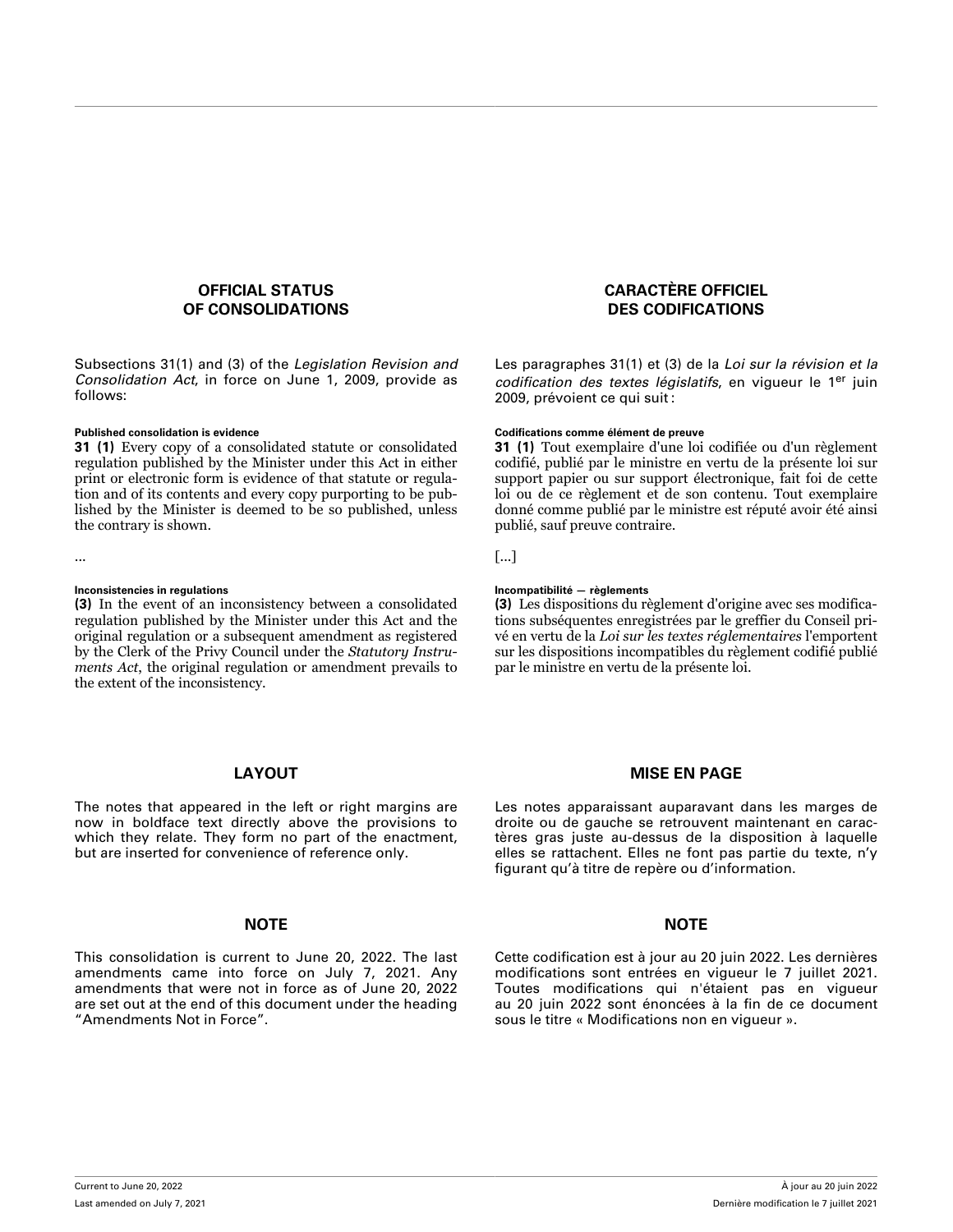## **TABLE OF PROVISIONS TABLE ANALYTIQUE**

**Order Respecting the Control, Management and Expenditure of Revenue Moneys**

- 
- 

**[SCHEDULE](#page-5-0) [ANNEXE](#page-5-0)**

**Décret concernant le contrôle, l'administration et la dépense de l'argent de ses comptes de revenu**

- **<sup>1</sup>** [Short Title](#page-4-0) **<sup>1</sup>** [Titre abrégé](#page-4-0)
- **<sup>2</sup>** [General](#page-4-0) **<sup>2</sup>** [Disposition générale](#page-4-0)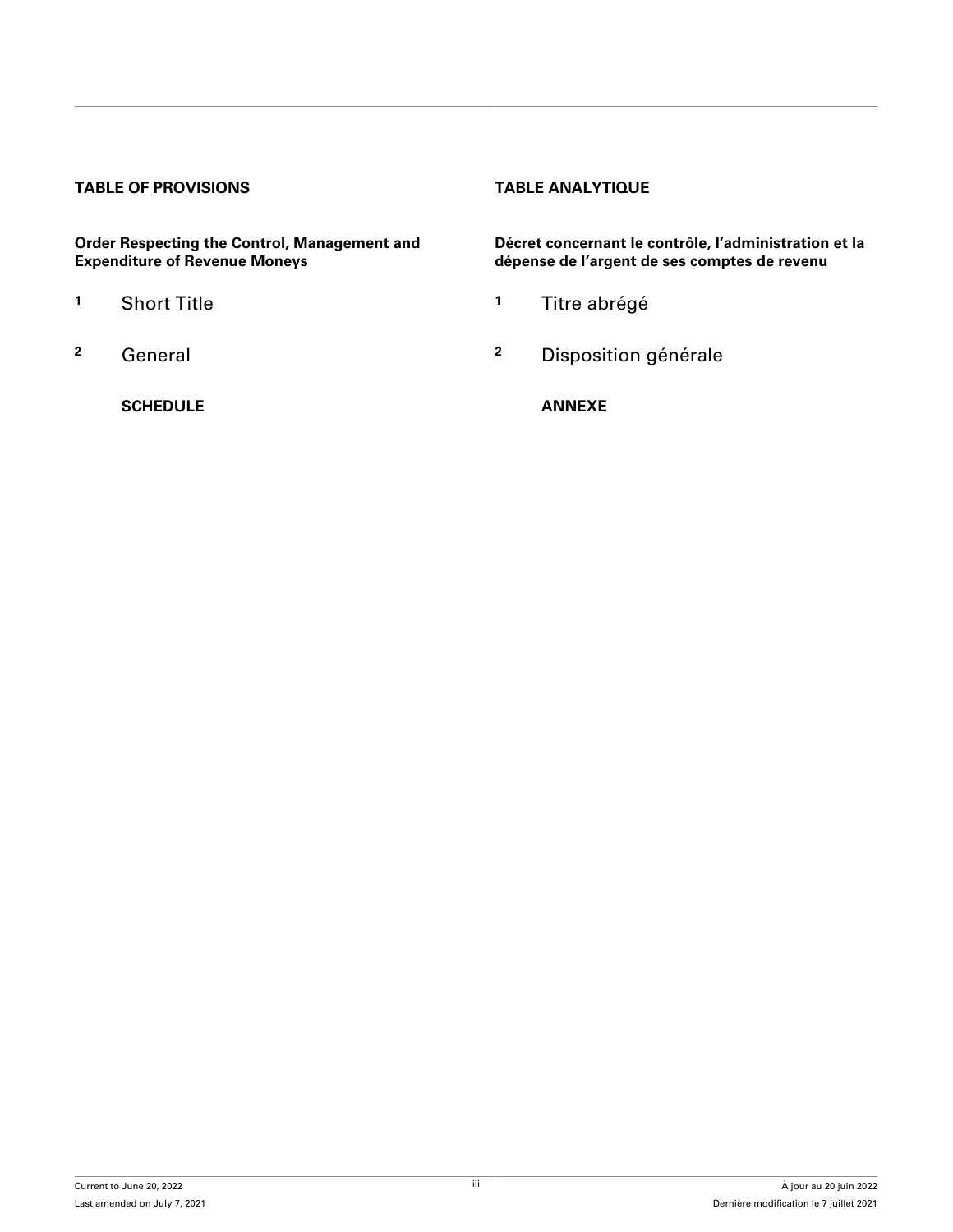Registration **Enregistrement** 

His Excellency the Governor General in Council, on the recommendation of the Minister of Indian Affairs and Northern Development, pursuant to subsection 69(1) of the *Indian Act*, is pleased hereby to make the annexed *Order respecting the control, management and expenditure of revenue moneys*.

SOR/90-297 May 17, 1990 DORS/90-297 Le 17 mai 1990

## INDIAN ACT LOI SUR LES INDIENS

## **Indian Band Revenue Moneys Order Décret sur les revenus des bandes d'Indiens**

P.C. 1990-899 May 17, 1990 C.P. 1990-899 Le 17 mai 1990

Sur avis conforme du ministre des Affaires indiennes et du Nord canadien et en vertu du paragraphe 69(1) de la *Loi sur les Indiens*, il plaît à Son Excellence le Gouverneur général en conseil de prendre le *Décret concernant le contrôle, l'administration et la dépense de l'argent de ses comptes de revenu*, ci-après.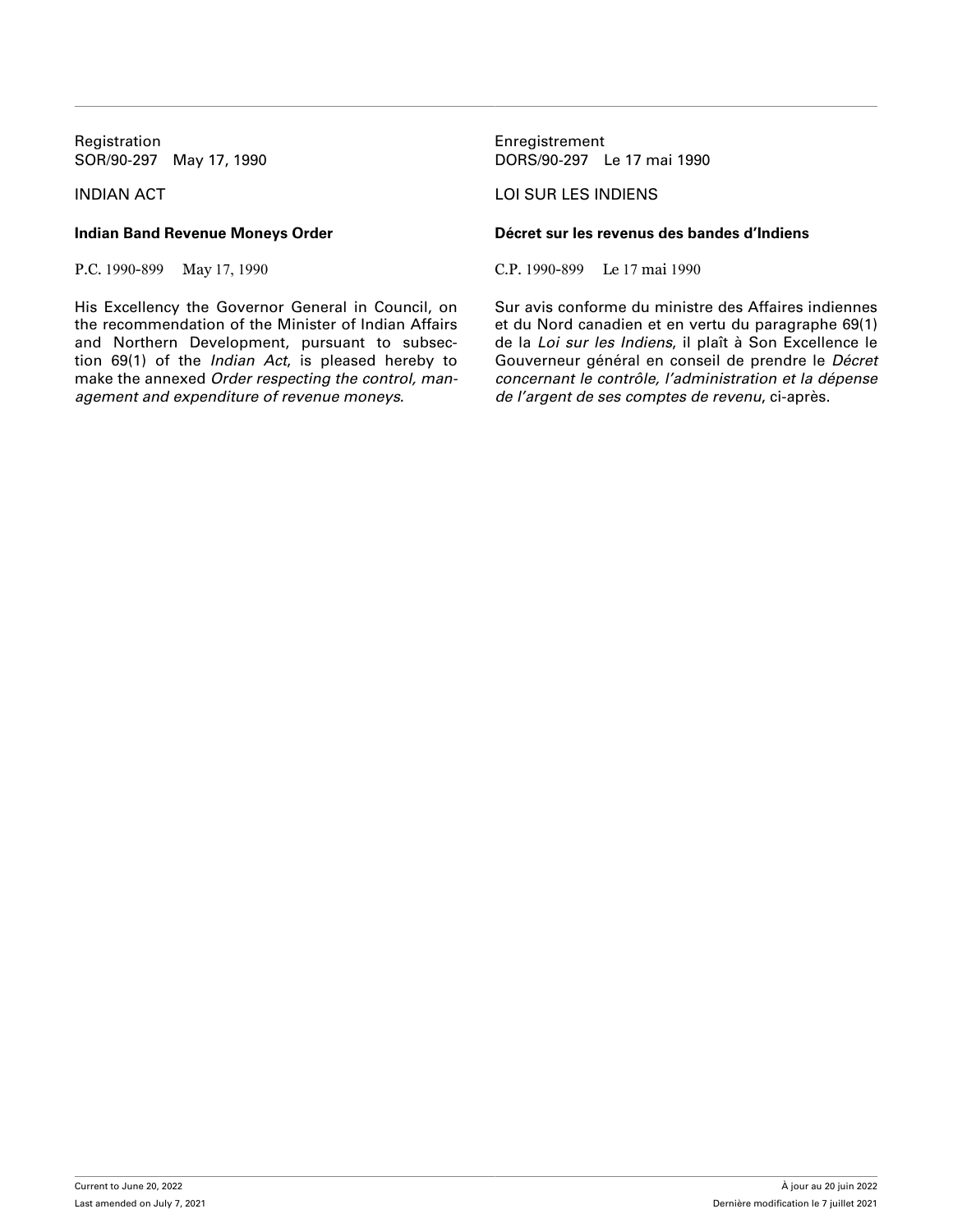<span id="page-4-0"></span>**Order Respecting the Control, Management and Expenditure of Revenue Moneys**

1 This Order may be cited as the *Indian Band Revenue Moneys Order*.

2 The bands listed in the schedule are hereby permitted to control, manage and expend in whole their revenue moneys.

**Décret concernant le contrôle, l'administration et la dépense de l'argent de ses comptes de revenu**

# Short Title **Title Short Title** Titre abrégé

1 *Décret sur les revenus des bandes d'Indiens*.

# General **General** Disposition générale

2 Les bandes d'Indiens mentionnées dans l'annexe peuvent contrôler, administrer et dépenser la totalité de l'argent de ses comptes de revenu.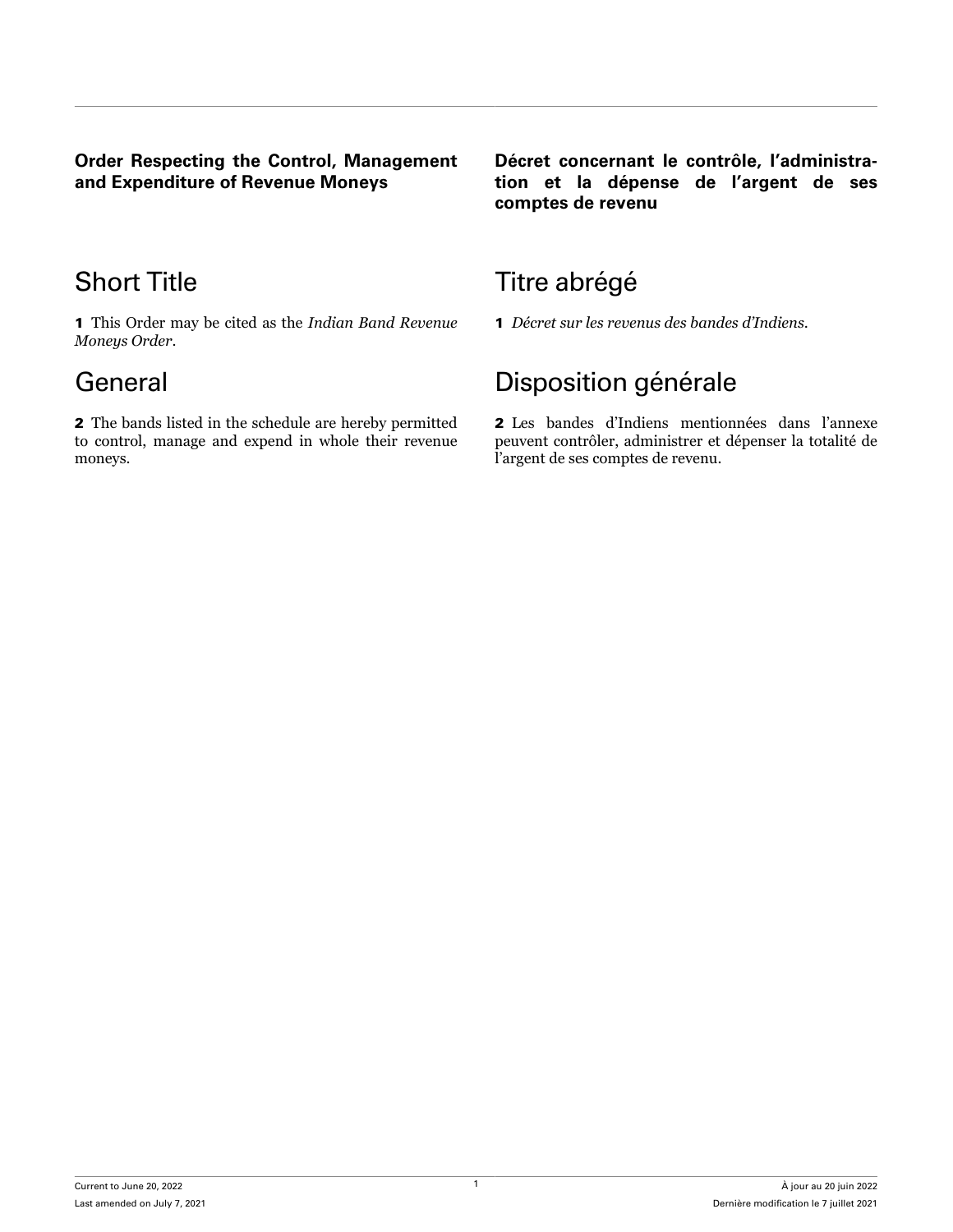## **SCHEDULE**

(Section 2)

# New Brunswick, Nova Scotia, Prince Edward Island and Newfoundland and Labrador

Abegweit Acadia Annapolis Valley Bear River Eel Ground Eel River Bar First Nation Elsipogtog First Nation Esgenoopetitj First Nation Eskasoni Fort Folly Glooscap First Nation Kingsclear Lennox Island Madawaska Maliseet First Nation Membertou Metepenagiag Mi'kmaq Nation Millbrook Oromocto First Nation Pabineau Paqtnkek Mi'kmaw Nation Pictou Landing Potlotek First Nation Saint Mary's Sipekne'katik Tobique Wagmatcook We'koqma'q First Nation Woodstock

# Quebec

Atikamekw d'Opitciwan Bande des Innus de Pessamit Communauté anicinape de Kitcisakik Conseil de la Première Nation Abitibiwinni

<span id="page-5-0"></span>*Indian Band Revenue Moneys Order Décret sur les revenus des bandes d'Indiens*

## **ANNEXE**

(article 2)

## Nouveau-Brunswick, Nouvelle-Écosse, Île-du-Prince-Édouard et Terre-Neuve-et-Labrador

Abegweit Acadia Annapolis Valley Bear River Eel Ground Eel River Bar First Nation Elsipogtog First Nation Esgenoopetitj First Nation Eskasoni Fort Folly Glooscap First Nation Kingsclear Lennox Island Madawaska Maliseet First Nation Membertou Metepenagiag Mi'kmaq Nation Millbrook Pabineau Paqtnkek Mi'kmaw Nation Pictou Landing Potlotek First Nation Première Nation de Wekoqmaq Première Nation d'Oromocto Saint Mary's Sipeknekatik Tobique Wagmatcook **Woodstock** 

# Québec

Atikamekw d'Opitciwan Bande des Innus de Pessamit Communauté anicinape de Kitcisakik Conseil de la Première Nation Abitibiwinni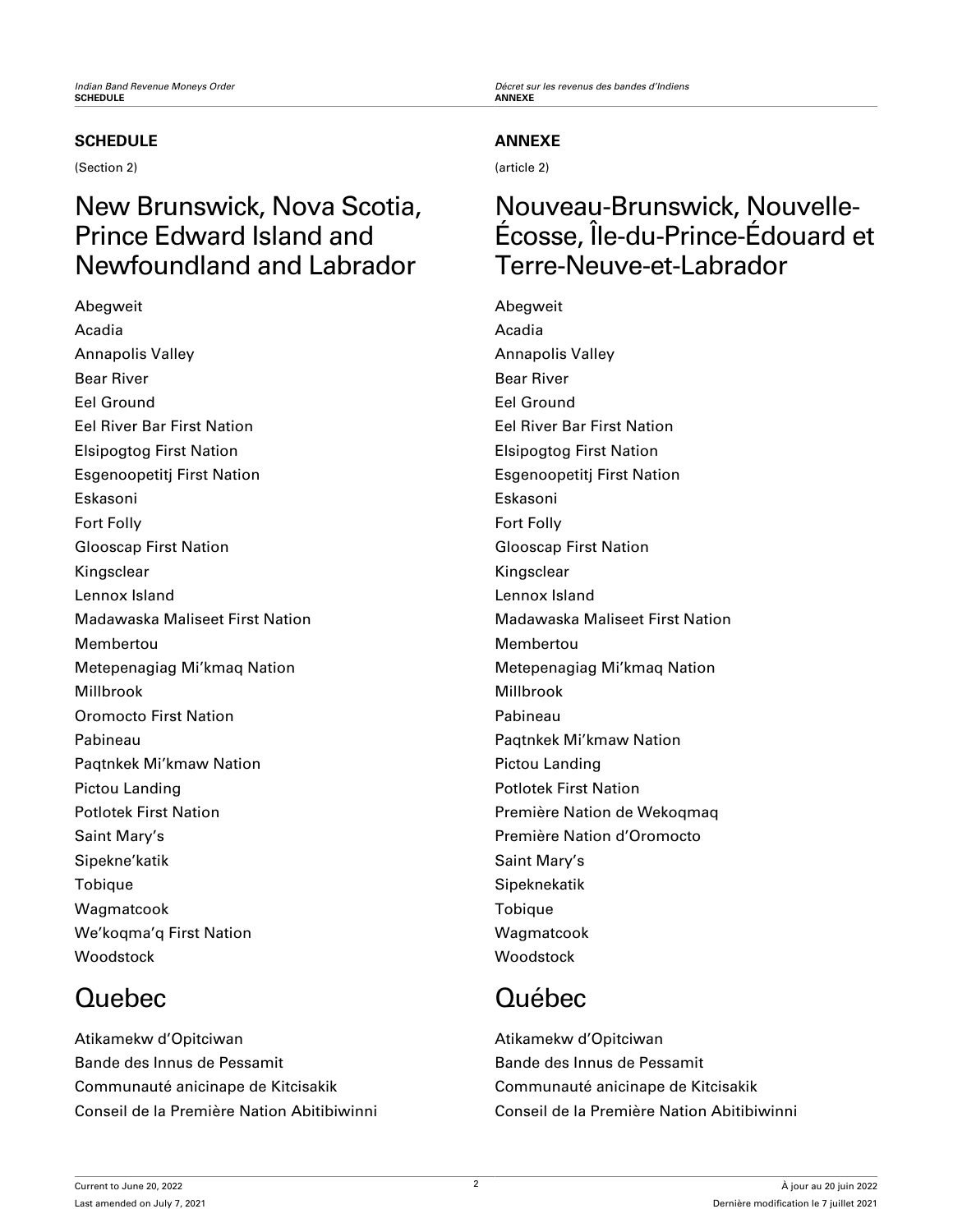Conseil des Atikamekw de Wemotaci Innu Takuaikan Uashat Mak Mani-Utenam Kebaowek First Nation Kitigan Zibi Anishinabeg Les Atikamekw de Manawan Les Innus de Ekuanitshit Listuguj Mi'gmaq Government Long Point First Nation Micmacs of Gesgapegiag Mohawks of Kahnawá:ke Nation Anishnabe du Lac Simon Nation Huronne Wendat Nutashkuan First Nation Odanak Pekuakamiulnuatsh First Nation Première Nation des Abénakis de Wôlinak Timiskaming First Nation

# Ontario

Aamjiwnaang Algonquins of Pikwakanagan First Nation Animakee Wa Zhing #37 First Nation Anishinabe of Wauzhushk Onigum Anishnaabeg of Naongashiing Atikameksheng Anishnawbek Attawapiskat Aundeck-Omni-Kaning Batchewana First Nation Beausoleil Big Grassy Biinjitiwaabik Zaaging Anishinaabek Brunswick House Chapleau Ojibway Chippewas of Georgina Island Chippewas of Kettle and Stony Point Chippewas of Nawash First Nation Chippewas of Rama First Nation Chippewas of the Thames First Nation Constance Lake Couchiching First Nation Curve Lake

Conseil des Atikamekw de Wemotaci Innu Takuaikan Uashat Mak Mani-Utenam Kitigan Zibi Anishinabeg Les Atikamekw de Manawan Les Innus de Ekuanitshit Listuguj Mi'gmaq Government Long Point First Nation Micmacs of Gesgapegiag Mohawks of Kahnawá:ke Nation Anishnabe du Lac Simon Nation Huronne Wendat Odanak Première Nation de Kebaowek Première Nation des Abénakis de Wôlinak Première Nation des Innus de Nutashkuan Première Nation des Pekuakamiulnuatshs Timiskaming First Nation

# Ontario

Aamjiwnaang Anishinabe of Wauzhushk Onigum Anishnaabeg of Naongashiing Atikameksheng Anishnawbek Attawapiskat Aundeck-Omni-Kaning Batchewana First Nation Beausoleil Big Grassy Biinjitiwaabik Zaaging Anishinaabek Brunswick House Chapleau Ojibway Chippewas of Georgina Island Chippewas of Kettle and Stony Point Chippewas of Nawash First Nation Chippewas of Rama First Nation Chippewas of the Thames First Nation Constance Lake Couchiching First Nation Curve Lake Deer Lake **Dokis**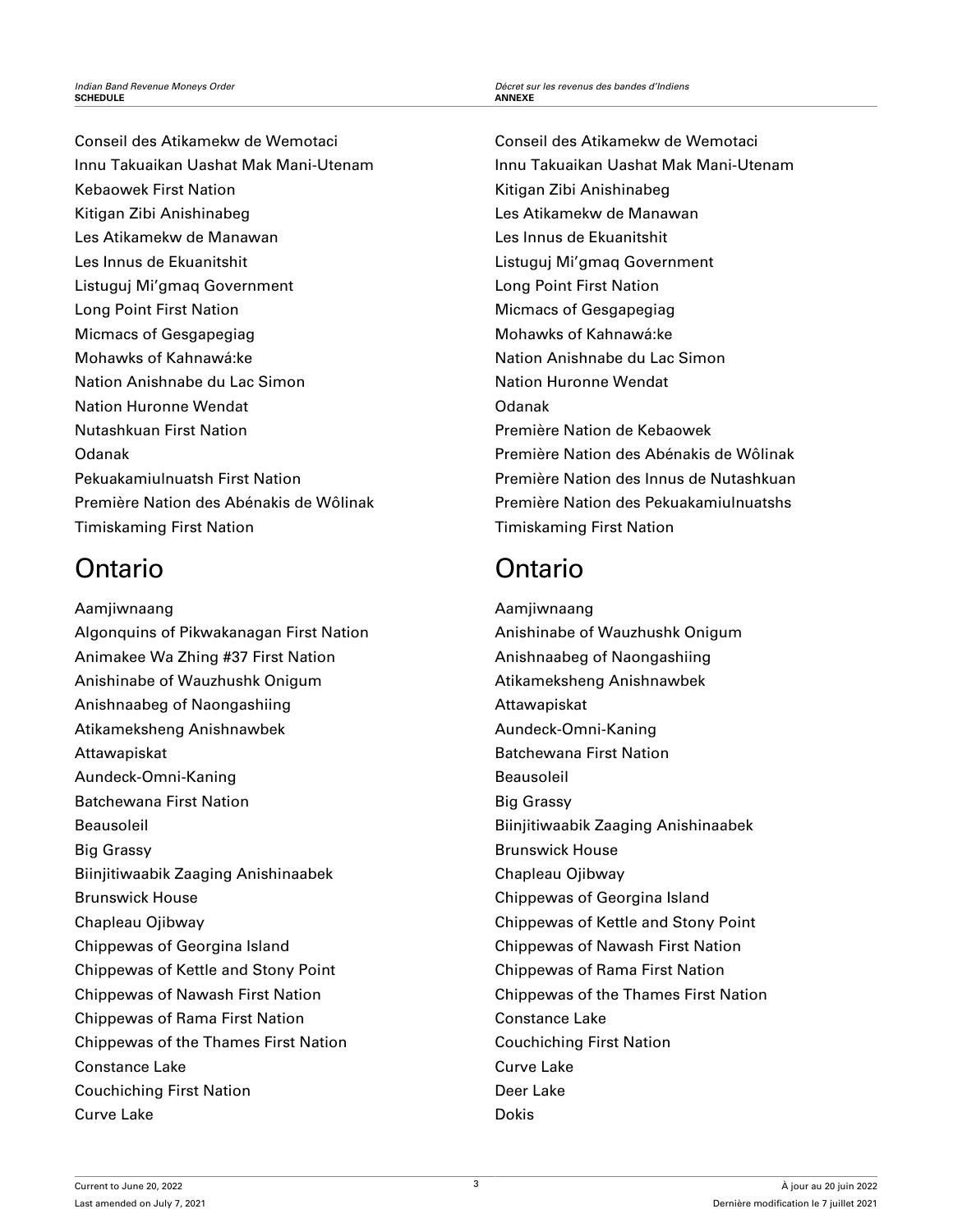Deer Lake Dokis Eabametoong First Nation Eagle Lake Fort William Garden River First Nation Ginoogaming First Nation Grassy Narrows First Nation Henvey Inlet First Nation Hiawatha First Nation Iskatewizaagegan #39 Independent First Nation Kitchenuhmaykoosib Inninuwug Lac Des Mille Lacs Lac La Croix Lac Seul Long Lake No. 58 First Nation Martin Falls Matachewan Mattagami M'Chigeeng First Nation Michipicoten Mishkeegogamang Mississauga Mississaugas of Scugog Island First Nation Mississaugas of the Credit Mitaanjigamiing First Nation Mohawks of Akwesasne Mohawks of the Bay of Quinte Moose Cree First Nation Moose Deer Point Moravian of the Thames Munsee-Delaware Nation Naicatchewenin Naotkamegwanning Nigigoonsiminikaaning First Nation Nipissing First Nation Northwest Angle No. 33 Ochiichagwe'babigo'ining First Nation Ojibways of Onigaming First Nation Oneida Nation of the Thames Pikangikum

Eabametoong First Nation Eagle Lake Fort William Garden River First Nation Ginoogaming First Nation Grassy Narrows First Nation Henvey Inlet First Nation Hiawatha First Nation Iskatewizaagegan #39 Independent First Nation Kitchenuhmaykoosib Inninuwug Lac Des Mille Lacs Lac La Croix Lac Seul Long Lake No. 58 First Nation Martin Falls Matachewan Mattagami M'Chigeeng First Nation Michipicoten Mishkeegogamang Mississauga Mississaugas of the Credit Mitaanjigamiing First Nation Mohawks of Akwesasne Mohawks of the Bay of Quinte Moose Cree First Nation Moose Deer Point Moravian of the Thames Munsee-Delaware Nation Naicatchewenin Naotkamegwanning Nigigoonsiminikaaning First Nation Nipissing First Nation Northwest Angle No. 33 Ochiichagwe'babigo'ining First Nation Ojibways of Onigaming First Nation Oneida Nation of the Thames Pikangikum Première Nation Animakee Wa Zhing Nº 37 Première Nation des Algonquines de Pikwakanagan Première Nation des Mississaugas de l'île Scugog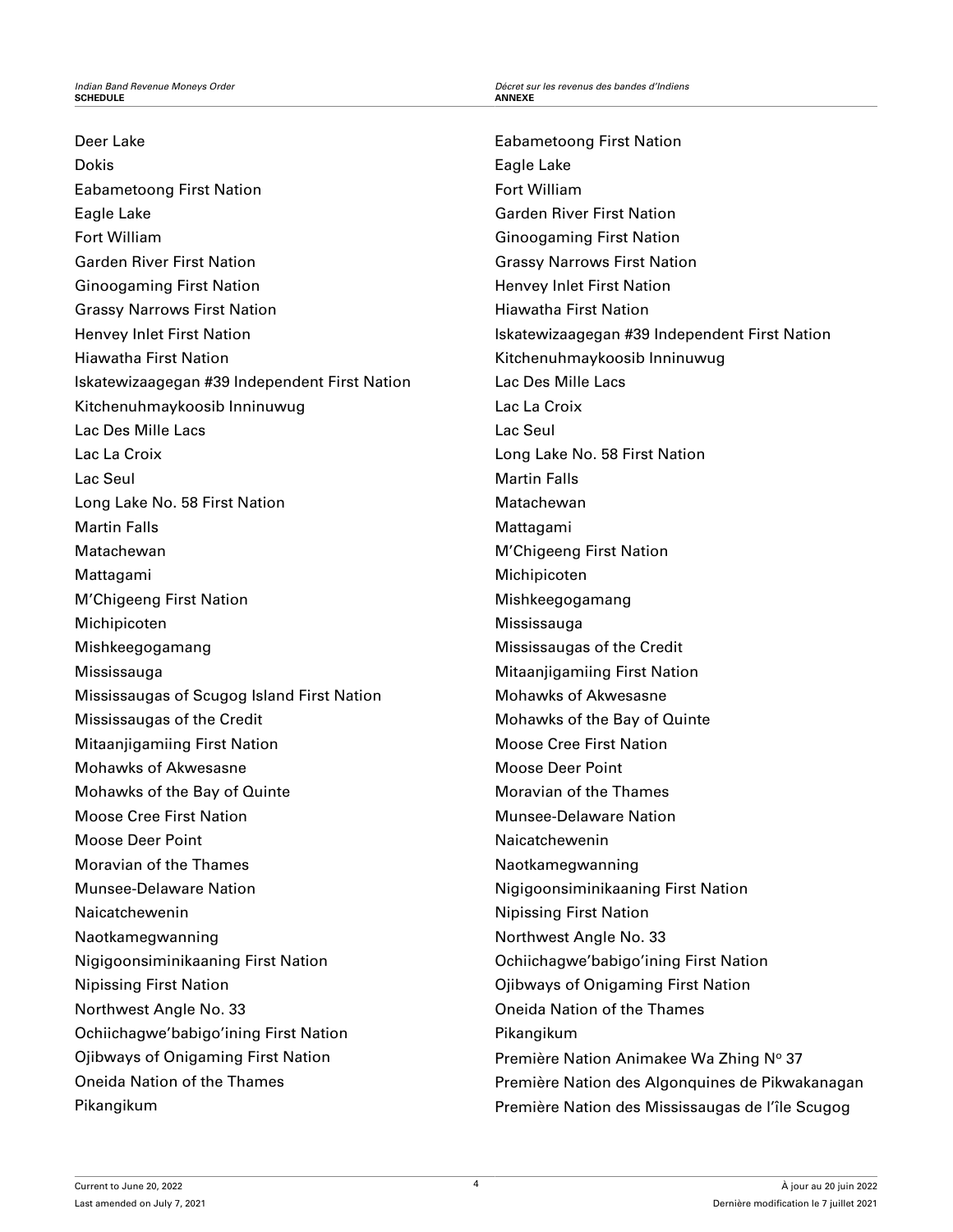Rainy River First Nations Red Rock Sagamok Anishnawbek Saugeen Seine River First Nation Serpent River Shawanaga First Nation Sheguiandah Sheshegwaning Shoal Lake No. 40 Six Nations of the Grand River Taykwa Tagamou Nation Temagami First Nation Thessalon Wabaseemoong Independent Nations Wabauskang First Nation Wabigoon Lake Ojibway Nation Wahta Mohawk Walpole Island Wasauksing First Nation Whitefish River Wikwemikong

# Manitoba

Barren Lands Berens River Birdtail Sioux Black River First Nation Bloodvein Brokenhead Ojibway Nation Buffalo Point First Nation Bunibonibee Cree Nation Canupawakpa Dakota First Nation Chemawawin Cree Nation Ebb and Flow Fisher River Fort Alexander Gambler First Nation Garden Hill First Nations God's Lake First Nation Hollow Water

Rainy River First Nations Red Rock Sagamok Anishnawbek Saugeen Seine River First Nation Serpent River Shawanaga First Nation Sheguiandah Sheshegwaning Shoal Lake No. 40 Six Nations of the Grand River Taykwa Tagamou Nation Temagami First Nation Thessalon Wabaseemoong Independent Nations Wabauskang First Nation Wabigoon Lake Ojibway Nation Wahta Mohawk Walpole Island Wasauksing First Nation Whitefish River Wikwemikong

# **Manitoba**

Barren Lands Berens River Birdtail Sioux Black River First Nation Bloodvein Brokenhead Ojibway Nation Buffalo Point First Nation Bunibonibee Cree Nation Canupawakpa Dakota First Nation Chemawawin Cree Nation Ebb and Flow Fisher River Fort Alexander Garden Hill First Nations God's Lake First Nation Hollow Water Keeseekoowenin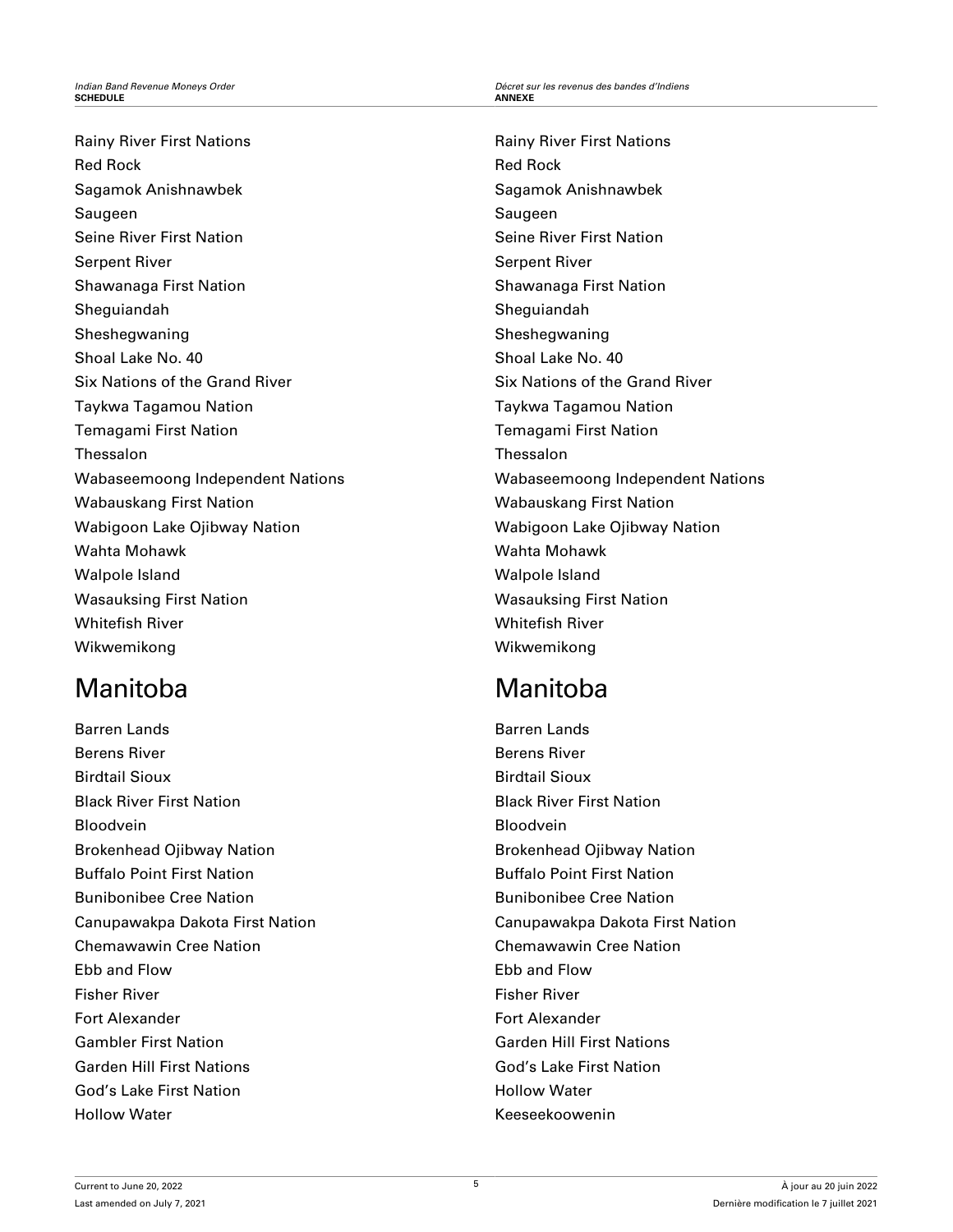Keeseekoowenin Kinonjeoshtegon First Nation Lake St. Martin Little Grand Rapids Little Saskatchewan Long Plain Mathias Colomb Misipawistik Cree Nation Mosakahiken Cree Nation Norway House Cree Nation O-Chi-Chak-Ko-Sipi First Nation Opaskwayak Cree Nation Peguis Pinaymootang First Nation Pine Creek Poplar River First Nation Red Sucker Lake Rolling River Roseau River Anishinabe First Nation Government Sandy Bay Sapotaweyak Cree Nation Sioux Valley Dakota Nation Skownan First Nation St. Theresa Point Swan Lake Tootinaowaziibeeng Treaty Reserve Waywayseecappo First Nation Treaty 4-1874

# Saskatchewan

Ahtahkakoop Beardy's and Okemasis Big Island Lake Cree Nation Big River Buffalo River Dene Nation Canoe Lake Cree First Nation Carry the Kettle Clearwater River Dene Cote First Nation 366 Cowessess Cumberland House Cree Nation Day Star

*Indian Band Revenue Moneys Order Décret sur les revenus des bandes d'Indiens*

Kinonjeoshtegon First Nation Lake St. Martin Little Grand Rapids Little Saskatchewan Long Plain Mathias Colomb Misipawistik Cree Nation Mosakahiken Cree Nation Norway House Cree Nation O-Chi-Chak-Ko-Sipi First Nation Opaskwayak Cree Nation Peguis Pinaymootang First Nation Pine Creek Poplar River First Nation Première Nation Gambler Red Sucker Lake Rolling River Roseau River Anishinabe First Nation Government Sandy Bay Sapotaweyak Cree Nation Sioux Valley Dakota Nation Skownan First Nation St. Theresa Point Swan Lake Tootinaowaziibeeng Treaty Reserve Waywayseecappo First Nation Treaty 4-1874

# Saskatchewan

Ahtahkakoop Beardy's and Okemasis Big Island Lake Cree Nation Big River Buffalo River Dene Nation Canoe Lake Cree First Nation Carry the Kettle Clearwater River Dene Cote First Nation 366 Cowessess Cumberland House Cree Nation Day Star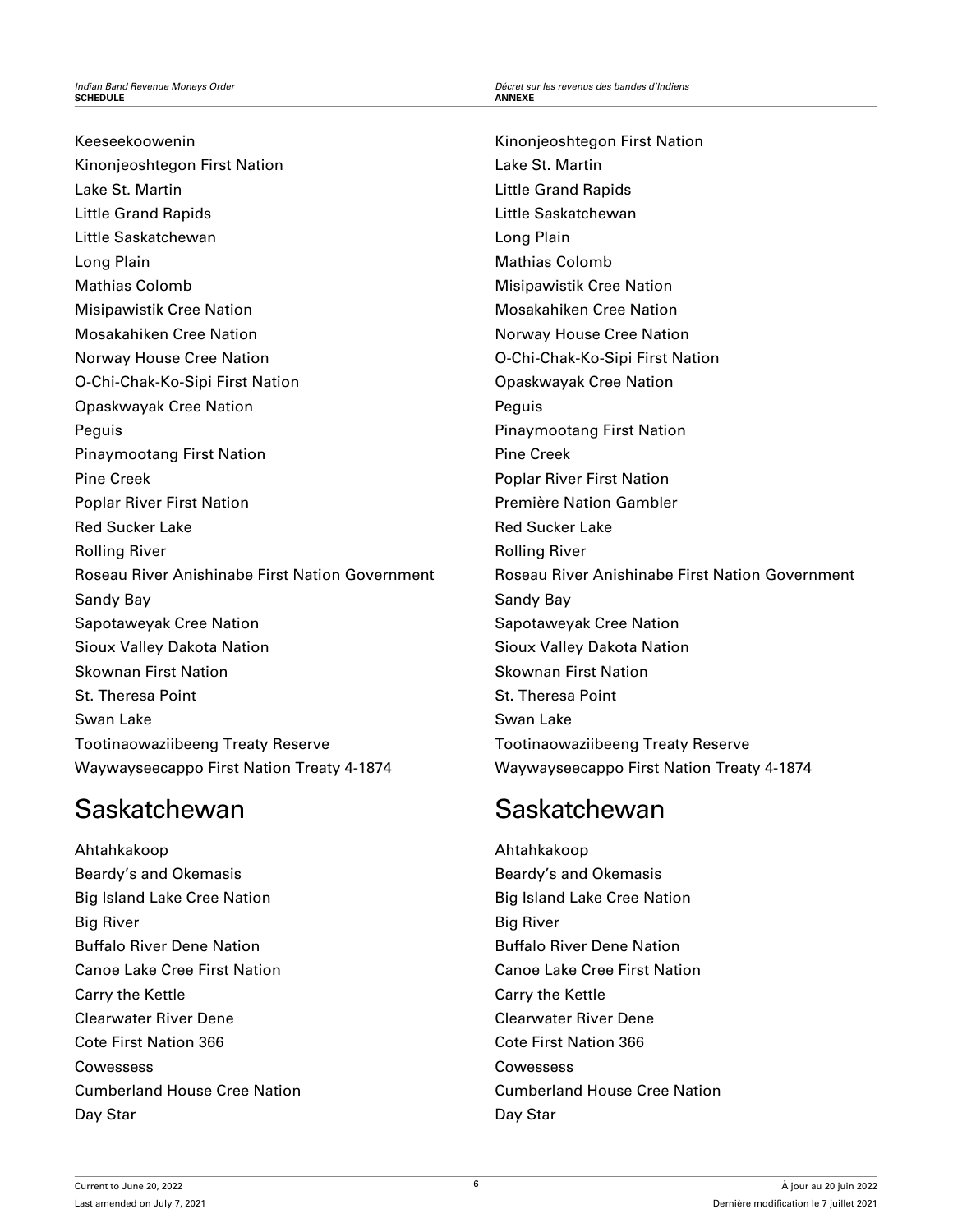English River First Nation Fishing Lake First Nation Flying Dust First Nation George Gordon First Nation James Smith Kahkewistahaw Kawacatoose Keeseekoose Kinistin Saulteaux Nation Lac La Ronge Little Black Bear Little Pine Lucky Man Makwa Sahgaiehcan First Nation Ministikwan Lake Cree Nation Mistawasis Nêhiyawak Montreal Lake Moosomin Mosquito, Grizzly Bear's Head, Lean Man First Nations Muskeg Lake Cree Nation #102 Muskoday First Nation Muskowekwan Nekaneet **Ochapowace** Okanese One Arrow First Nation Onion Lake Cree Nation Pasqua First Nation #79 Peepeekisis Cree Nation No. 81 Pelican Lake Peter Ballantyne Cree Nation Pheasant Rump Nakota Piapot Poundmaker Red Earth Red Pheasant Sakimay First Nation **Saulteaux** Shoal Lake Cree Nation Standing Buffalo Star Blanket Cree Nation

English River First Nation Fishing Lake First Nation Flying Dust First Nation George Gordon First Nation James Smith Kahkewistahaw Kawacatoose Keeseekoose Kinistin Saulteaux Nation Lac La Ronge Little Black Bear Little Pine Lucky Man Makwa Sahgaiehcan First Nation Ministikwan Lake Cree Nation Mistawasis Nehiyawak Montreal Lake Moosomin Mosquito, Grizzly Bear's Head, Lean Man First **Nations** Muskeg Lake Cree Nation #102 Muskoday First Nation Muskowekwan Nation crie Peepeekisis Nº 81 Nekaneet **Ochapowace** Okanese One Arrow First Nation Onion Lake Cree Nation Pasqua First Nation #79 Pelican Lake Peter Ballantyne Cree Nation Pheasant Rump Nakota Piapot Poundmaker Red Earth Red Pheasant Sakimay First Nation **Saulteaux** Shoal Lake Cree Nation Standing Buffalo Star Blanket Cree Nation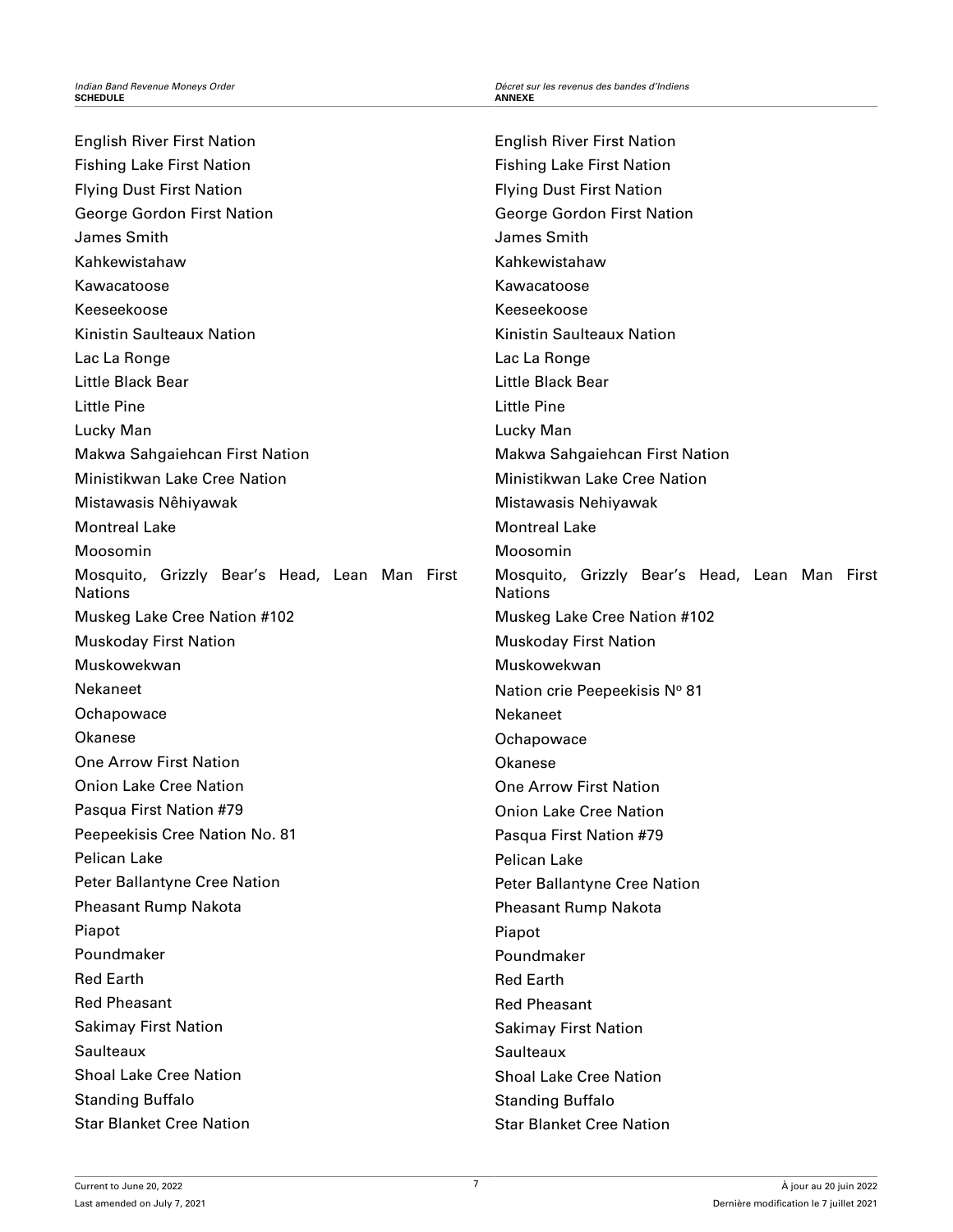Sturgeon Lake First Nation **Sweetgrass** The Key First Nation Thunderchild First Nation Wahpeton Dakota Nation Waterhen Lake White Bear Whitecap Dakota First Nation Witchekan Lake Wood Mountain Yellow Quill

# Alberta

Alexander Alexis Nakota Sioux Nation Beaver First Nation Beaver Lake Cree Nation Bigstone Cree Nation Blood Cold Lake First Nations Dene Tha' Driftpile Cree Nation Duncan's First Nation Enoch Cree Nation #440 Ermineskin Tribe Fort McKay First Nation Fort McMurray #468 First Nation Frog Lake Heart Lake Horse Lake First Nation Kapawe'no First Nation Kehewin Cree Nation Little Red River Cree Nation Loon River Cree Louis Bull Montana O'Chiese Paul Pigeon Lake Reserve Piikani Nation Saddle Lake Cree Nation

Sturgeon Lake First Nation **Sweetgrass** The Key First Nation Thunderchild First Nation Wahpeton Dakota Nation Waterhen Lake White Bear Whitecap Dakota First Nation Witchekan Lake Wood Mountain Yellow Quill

# Alberta

Alexander Alexis Nakota Sioux Nation Beaver First Nation Beaver Lake Cree Nation Bigstone Cree Nation Blood Cold Lake First Nations Dene Tha' Duncan's First Nation Enoch Cree Nation #440 Ermineskin Tribe Fort McKay First Nation Fort McMurray #468 First Nation Frog Lake Heart Lake Horse Lake First Nation Kapawe'no First Nation Kehewin Cree Nation Little Red River Cree Nation Loon River Cree Louis Bull Montana Nation crie Driftpile Nation des Tsuutinas O'Chiese Paul Pigeon Lake Reserve Piikani Nation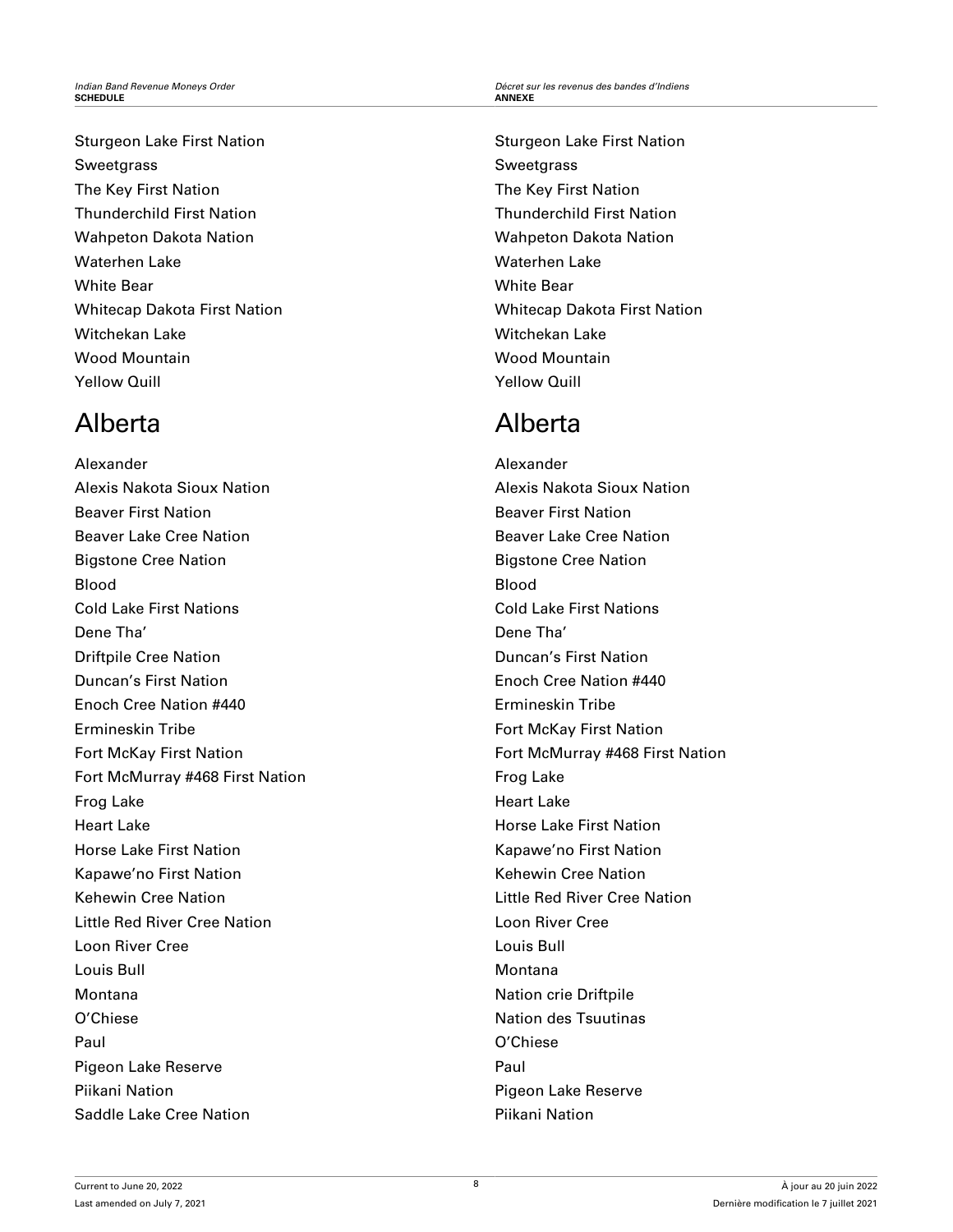## Samson

Sawridge First Nation Siksika Nation Stoney Sturgeon Lake Cree Nation Sucker Creek Sunchild First Nation Swan River First Nation Tallcree Tsuut'ina Nation Whitefish Lake

# British Columbia

Adams Lake Ahousaht ʔAkisq'nuk First Nation Alexis Creek ?Aq'am Ashcroft Beecher Bay Blueberry River First Nations Boothroyd Boston Bar First Nation Bridge River Burns Lake Campbell River Canim Lake Cape Mudge Cayoose Creek Chawathil Cheam Cheslatta Carrier Nation Coldwater Cowichan Tribes First Nation Ditidaht Doig River First Nation Douglas Dzawada'enuxw First Nation Ehattesaht Esk'etemc Esquimalt

Saddle Lake Cree Nation Samson Sawridge First Nation Siksika Nation Stoney Sturgeon Lake Cree Nation Sucker Creek Sunchild First Nation Swan River First Nation **Tallcree** Whitefish Lake

# Colombie-Britannique

Adams Lake Ahousaht ʔAkisq'nuk First Nation Alexis Creek Aqam Ashcroft Beecher Bay Blueberry River First Nations Boothroyd Boston Bar First Nation Bridge River Burns Lake Campbell River Canim Lake Cape Mudge Cayoose Creek Chawathil Cheam Cheslatta Carrier Nation Coldwater Cowichan Tribes First Nation Ditidaht Douglas Dzawada'enuxw First Nation Ehattesaht Esk'etemc Esquimalt Fort Nelson First Nation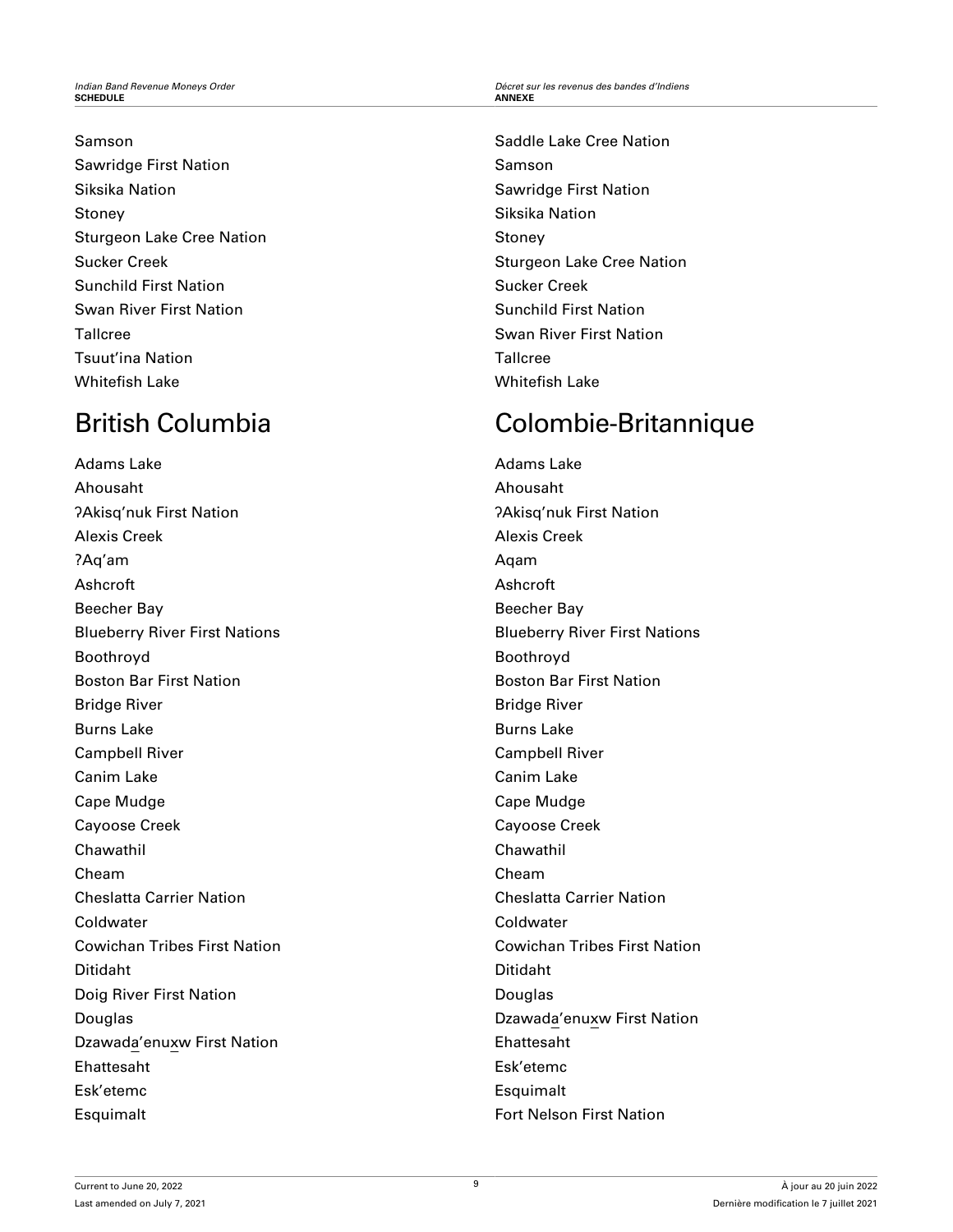Fort Nelson First Nation Gitanmaax Gitga'at First Nation **Gitsegukla** Gitwangak Gitxaala Nation Glen Vowell Gwawaenuk Tribe Haisla Nation Halalt Halfway River First Nation Heiltsuk Hesquiaht Homalco Hupacasath First Nation Iskut Kanaka Bar Katzie Kispiox Kitasoo Kitselas Kitsumkalum Klahoose First Nation K'ómoks First Nation Kwantlen First Nation Kwikwasut'inuxw Haxwa'mis Lake Babine Nation Lake Cowichan First Nation Lax Kw'alaams Leq'a:mel First Nation Lheidli T'enneh Lhoosk'uz Dene Nation Lhtako Dene Nation Lil'wat Nation Little Shuswap Lake Lower Kootenay Lower Nicola Lower Similkameen Lyackson Lytton Malahat First Nation

Gitanmaax Gitga'at First nation **Gitsegukla** Gitwangak Gitxaala Nation Glen Vowell Gouvernement des Yunesitins Gwawaenuk Tribe Haisla Nation Halalt Halfway River First Nation Heiltsuk Hesquiaht Homalco Hupacasath First Nation Iskut Kanaka Bar Katzie Kispiox Kitasoo Kitselas Kitsumkalum Klahoose First Nation K'ómoks First Nation Kwantlen First Nation Kwikwasut'inuxw Haxwa'mis Lake Babine Nation Lake Cowichan First Nation Leq'a :mel First Nation Lheidli T'enneh Lhoosk'uz Dene Nation Lhtako Dene Nation Little Shuswap Lake Lower Kootenay Lower Nicola Lower Similkameen Lyackson Lytton Malahat First Nation Matsqui McLeod Lake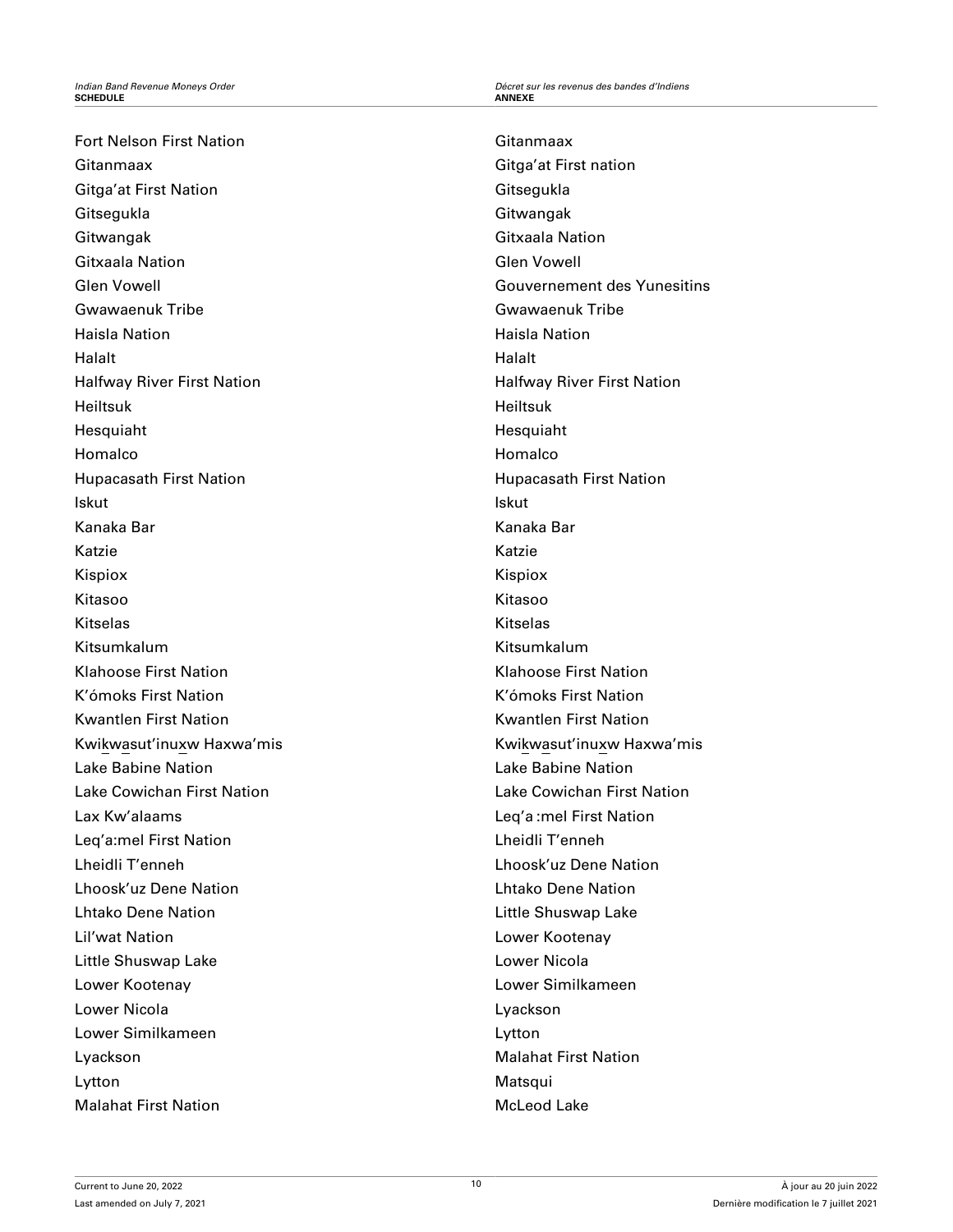## Matsqui

McLeod Lake Metlakatla First Nation Mowachaht/Muchalaht Musqueam Nadleh Whuten Nak'azdli Whut'en Namgis First Nation Nanoose First Nation Neskonlith Nicomen Nooaitch N'Quatqua Nuxalk Nation Okanagan Old Massett Village Council Osoyoos Pacheedaht First Nation Pauquachin Penelakut Tribe Penticton Peters First Nation Popkum Prophet River First Nation Qualicum First Nation Quatsino Saik'uz First Nation Samahquam Saulteau First Nations **Scowlitz** Seabird Island Semiahmoo Shackan Shuswap Simpcw First Nation Siska Skatin Nations Skawahlook First Nation **Skeetchestn Skidegate** Skwah

Mowachaht/Muchalaht Musqueam Nadleh Whuten Nakazdli Whuten Namgis First Nation Nanoose First Nation Nation des Lilwats Nation des Songhees Nation des Wuikinuxvs Neskonlith Nicomen Nooaitch N'Quatqua Nuxalk Nation Okanagan Old Massett Village Council Osoyoos Pacheedaht First Nation Pauquachin Penelakut Tribe **Penticton** Popkum Première Nation de la rivière Doig Première Nation Lax Kwalaams Première Nation Metlakatla Première Nation Peters Première Nation Witset Prophet River First Nation Qualicum First Nation Quatsino Saik'uz First Nation Samahquam Saulteau First Nations **Scowlitz** Seabird Island Semiahmoo Shackan Shuswap Simpcw First Nation Siska Skatin Nations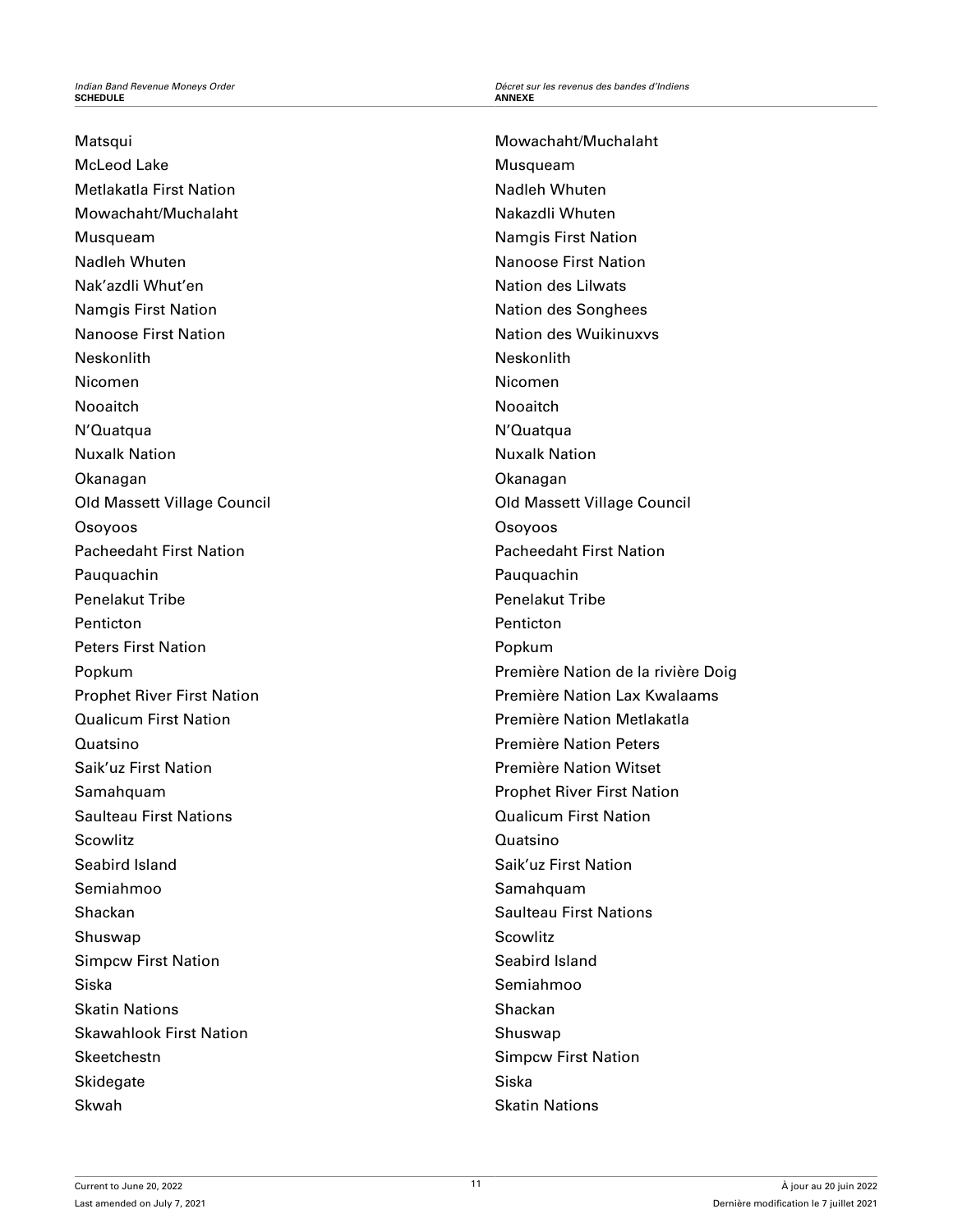Sliammon Snuneymuxw First Nation Soda Creek Songhees Nation Soowahlie Splatsin Spuzzum Squamish Stellat'en First Nation Sts'ailes Stswecem'c Xgat'tem First Nation Stz'uminus First Nation Sumas First Nation Tahltan Takla Lake First Nation T'it'q'et Tk'emlúps te Secwépemc Tla-o-qui-aht First Nations Tl'azt'en Nation Tl'etinqox Government Tobacco Plains Toosey Tsal'alh **Tsartlip** Tsawout First Nation Tsay Keh Dene Tseshaht Tseycum Ts'kw'aylaxw First Nation Tsleil-Waututh Nation T'Sou-ke First Nation Ulkatcho Upper Nicola Upper Similkameen West Moberly First Nations Wet'suwet'en First Nation Whispering Pines/Clinton Williams Lake Witset First Nation Wuikinuxv Nation Xeni Gwet'in First Nations Government

Skawahlook First Nation **Skeetchestn Skidegate** Skwah Sliammon Snuneymuxw First Nation Soda Creek Soowahlie Splatsin Spuzzum **Squamish** Stellat'en First Nation Sts'ailes Stswecem'c Xgat'tem First Nation Stz'uminus First Nation Sumas First Nation Tahltan Takla Lake First Nation T'it'q'et Tk'emlúps te Secwépemc Tla-o-qui-aht First Nations Tl'azt'en Nation Tl'etinqox Government Tobacco Plains Toosey Tsalalh **Tsartlip** Tsawout First Nation Tsay Keh Dene Tseshaht Tseycum Ts'kw'aylaxw First Nation Tsleil-Waututh Nation T'Sou-ke First Nation Ulkatcho Upper Nicola Upper Similkameen West Moberly First Nations Wet'suwet'en First Nation Whispering Pines/Clinton Williams Lake